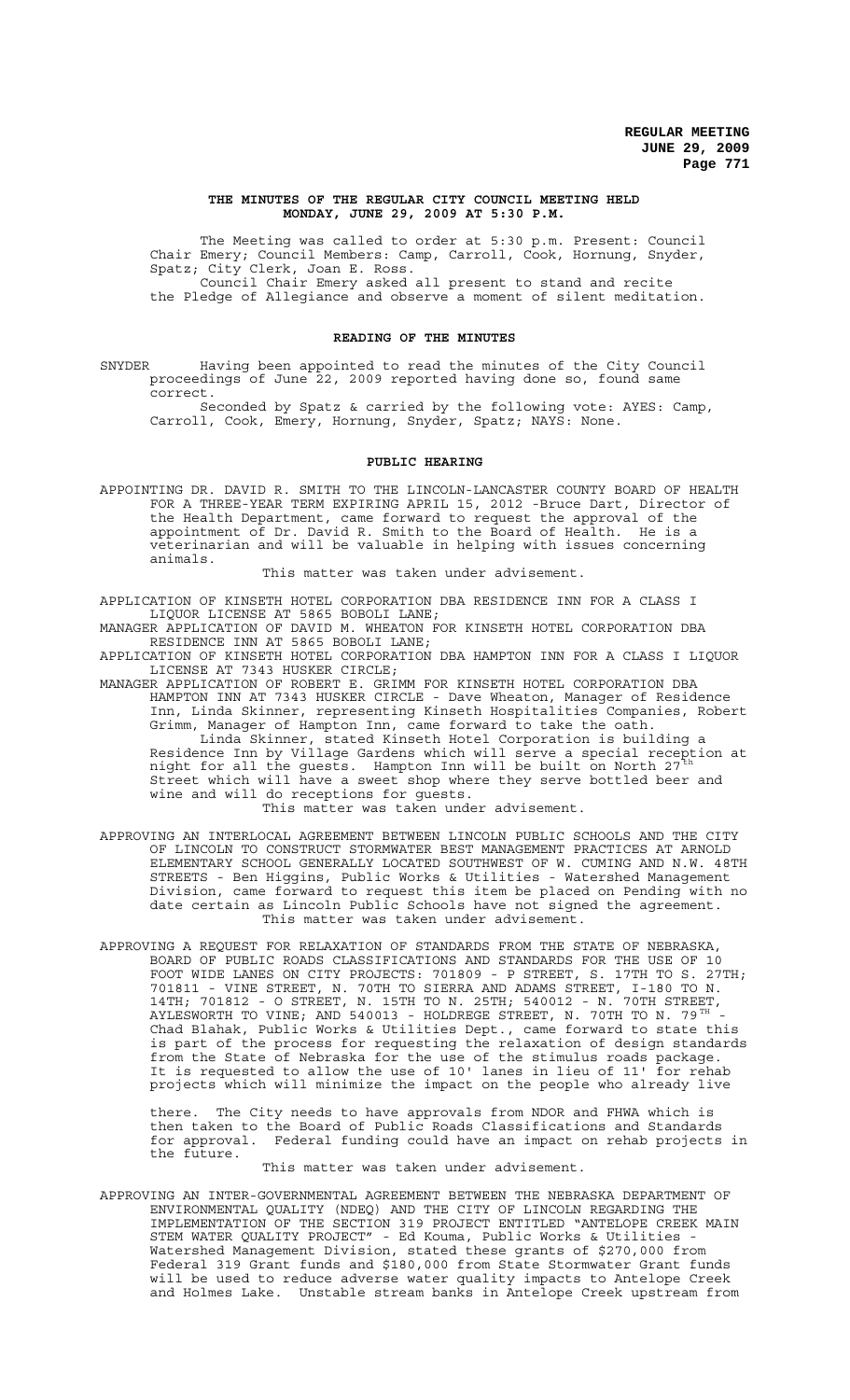Holmes Lake are eroding and contributing sediment to the stream to Holmes Lake and there is eroding close to a City Parks trail causing a potential safety concern.

This matter was taken under advisement.

APPROVING A TRANSFER OF APPROPRIATIONS IN THE AMOUNT OF \$150,000.00 FROM GENERAL EXPENSE/SHARED SERVICES - CORRECTIONS TO INTERFUND TRANSFERS/CITY SHARE - AUDITORIUM FOR ADDITIONAL FUNDING DUE TO A CURRENT YEAR OPERATING SHORTFALL FOR PERSHING AUDITORIUM - Tom Lorenz, General Manager of Pershing Center, came forward to answer questions. He stated the shows in September and October 2008 did not do well due to the impact of the economy and the fact that fewer shows booked events. The USA Roller Sport and Eight Ball Tournament, which are big events, did not hold their events at Pershing this year, but will be back next year along with the Special Olympics. There will be a cash flow issue starting in July, therefore, additional funds are requested which will be the first time this request has been made in the past 13 years. They have taken steps to cut back expenses by cutting staff, health care costs, utilities, and suspending 401K. The projected budget amount requested for next year is \$642,000.

Don Herz, Finance Director, came forward to answer questions. The transfer of \$150,000 would come from General Expense/Shared Services-Corrections, an account created as the result of an agreement with the County Board, of which these funds are not being used in the current year. This will represent a portion of that appropriation which is in excess of a million dollars. The unspent balance of appropriations will go to the General Fund.

This matter was taken under advisement.

**\*\* END OF PUBLIC HEARING \*\***

# **COUNCIL ACTION**

## **REPORTS OF CITY OFFICERS**

APPOINTING DR. DAVID R. SMITH TO THE LINCOLN-LANCASTER COUNTY BOARD OF HEALTH FOR A THREE-YEAR TERM EXPIRING APRIL 15, 2012 - CLERK read the following resolution, introduced by John Spatz, who moved its adoption: A-85409 BE IT RESOLVED by the City Council of the City of Lincoln,

Nebraska:

That the appointment of Dr. David R. Smith to the Lincoln-Lancaster County Board of Health for a three-year term expiring April 15, 2012 is hereby approved.

Introduced by John Spatz Seconded by Carroll & carried by the following vote: AYES: Camp, Carroll, Cook, Emery, Hornung, Snyder, Spatz; NAYS: None.

- CLERK'S LETTER AND MAYOR'S APPROVAL OF RESOLUTIONS AND ORDINANCES PASSED BY CITY COUNCIL ON JUNE 15, 2009 - CLERK presented said report which was placed on file in the Office of the City Clerk. **(27-1)**
- LINCOLN WATER & WASTEWATER SYSTEM RECAPITULATION OF DAILY CASH RECEIPTS FOR THE MONTH OF MAY 2009 - CLERK presented said report which was placed on file in the Office of the City Clerk. **(8-71)**

#### **PETITIONS & COMMUNICATIONS**

- INFORMAL PETITION FROM THE LANCASTER COUNTY AGRICULTURAL SOCIETY TO CREATE A SPECIAL ASSESSMENT DISTRICT TO PAY THE COSTS RELATED TO OFF-SITE TRAFFIC IMPROVEMENTS AT 84<sup>TH</sup> STREET AND HAVELOCK AVENUE - CLERK presented said petition which was referred to the Public Works Department.
- SETTING THE HEARING DATE OF MONDAY, JULY 13, 2009 AT 1:30 P.M. FOR APPLICATION OF ROGELIO & MARIA ARIAS DBA SUPER TACO II FOR A CLASS I LIQUOR LICENSE LOCATED AT 500 WESTGATE BOULEVARD - CLERK read the following resolution, introduced by Jon Camp, who moved its adoption:
- A-85410 BE IT RESOLVED by the City Council, of the City of Lincoln, that a hearing date is hereby set for Monday, July 13, 2009 at 1:30 p.m. or as soon thereafter as possible in the City Council Chambers, County-City Building, 555 S. 10<sup>th</sup> St., Lincoln, NE, for Application of Rogelio & Maria Arias dba Super Taco II for a Class I liquor license located at 500 Westgate Boulevard.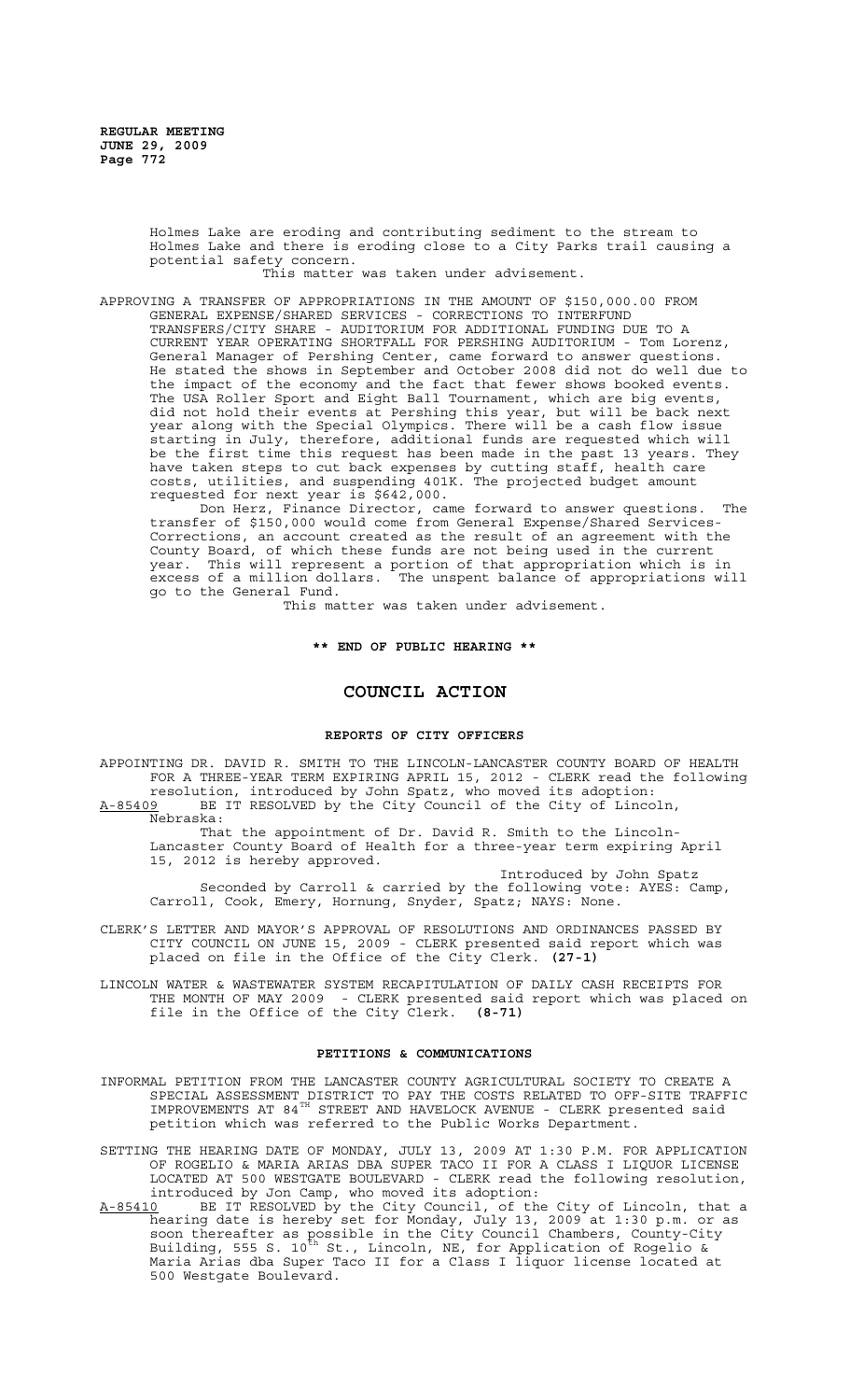If the Police Dept. is unable to complete the investigation by said time, a new hearing date will be set.

Introduced by Jon Camp Seconded by Spatz & carried by the following vote: AYES: Camp, Carroll, Cook, Emery, Hornung, Snyder, Spatz; NAYS: None.

## **LIQUOR RESOLUTIONS**

APPLICATION OF KINSETH HOTEL CORPORATION DBA RESIDENCE INN FOR A CLASS I LIQUOR LICENSE AT 5865 BOBOLI LANE - CLERK read the following resolution, introduced by Jon Camp, who moved its adoption for approval:

A-85411 BE IT RESOLVED by the City Council of the City of Lincoln, Nebraska:

That after hearing duly had as required by law, consideration of the facts of this application, the Nebraska Liquor Control Act, and the pertinent City ordinances, the City Council recommends that the application of Kinseth Hotel Corporation dba Residence Inn for a Class "I" liquor license at 5865 Boboli Lane, Lincoln, Nebraska, for the license period ending April 30, 2010, be approved with the condition that:

Applicant must successfully complete the responsible beverage server training course required by Section 5.04.035 of the Lincoln Municipal Code within 30 days of approval of this resolution. 2. The premise must comply in every respect with all city and state regulations.

The City Clerk is directed to transmit a copy of this resolution to the Nebraska Liquor Control Commission.

Introduced by Jon Camp Seconded by Spatz & carried by the following vote: AYES: Camp, Carroll, Cook, Emery, Hornung, Snyder, Spatz; NAYS: None.

MANAGER APPLICATION OF DAVID M. WHEATON FOR KINSETH HOTEL CORPORATION DBA RESIDENCE INN AT 5865 BOBOLI LANE - CLERK read the following resolution, introduced by Jane Snyder, who moved its adoption for approval:<br>A-85412 WHEREAS, Kinseth Hotel Corporation dba Residence Inn loca

WHEREAS, Kinseth Hotel Corporation dba Residence Inn located at 5865 Boboli Lane, Lincoln, Nebraska has been approved for a Retail Class "I" liquor license, and now requests that David M. Wheaton be named manager;

WHEREAS, David M. Wheaton appears to be a fit and proper person to manage said business.

NOW, THEREFORE, BE IT RESOLVED by the City Council of the City of Lincoln, Nebraska:

That after hearing duly had as required by law, consideration of the facts of this application, the Nebraska Liquor Control Act, and the pertinent City ordinances, the City Council recommends that David M. wheaton be approved as manager of this business for said licensee. The City Clerk is directed to transmit a copy of this resolution to the Nebraska Liquor Control Commission.

Introduced by Jane Snyder Seconded by Spatz & carried by the following vote: AYES: Camp, Carroll, Cook, Emery, Hornung, Snyder, Spatz; NAYS: None.

APPLICATION OF KINSETH HOTEL CORPORATION DBA HAMPTON INN FOR A CLASS I LIQUOR LICENSE AT 7343 HUSKER CIRCLE - CLERK read the following resolution, introduced by John Camp, who moved its adoption for approval:

A-85413 BE IT RESOLVED by the City Council of the City of Lincoln, Nebraska:

That after hearing duly had as required by law, consideration of the facts of this application, the Nebraska Liquor Control Act, and the pertinent City ordinances, the City Council recommends that the application of Kinseth Hotel Corporation dba Hampton Inn for a Class "I" liquor license at 7343 Husker Circle, Lincoln, Nebraska, for the license period ending April 30, 2010, be approved with the condition that: 1. Applicant must successfully complete the responsible beverage server training course required by Section 5.04.035 of the Lincoln Municipal Code within 30 days of approval of this resolution. 2. The premise must comply in every respect with all city and state regulations. The City Clerk is directed to transmit a copy of this resolution to the Nebraska Liquor Control Commission. Introduced by John Camp

Seconded by Carroll & carried by the following vote: AYES: Camp, Carroll, Cook, Emery, Hornung, Snyder, Spatz; NAYS: None.

MANAGER APPLICATION OF ROBERT E. GRIMM FOR KINSETH HOTEL CORPORATION DBA HAMPTON INN AT 7343 HUSKER CIRCLE - CLERK read the following resolution, introduced by John Camp, who moved its adoption for approval: A-85414 MHEREAS, Kinseth Hotel Corporation dba Hampton Inn located at 7343

Husker Circle, Lincoln, Nebraska has been approved for a Retail Class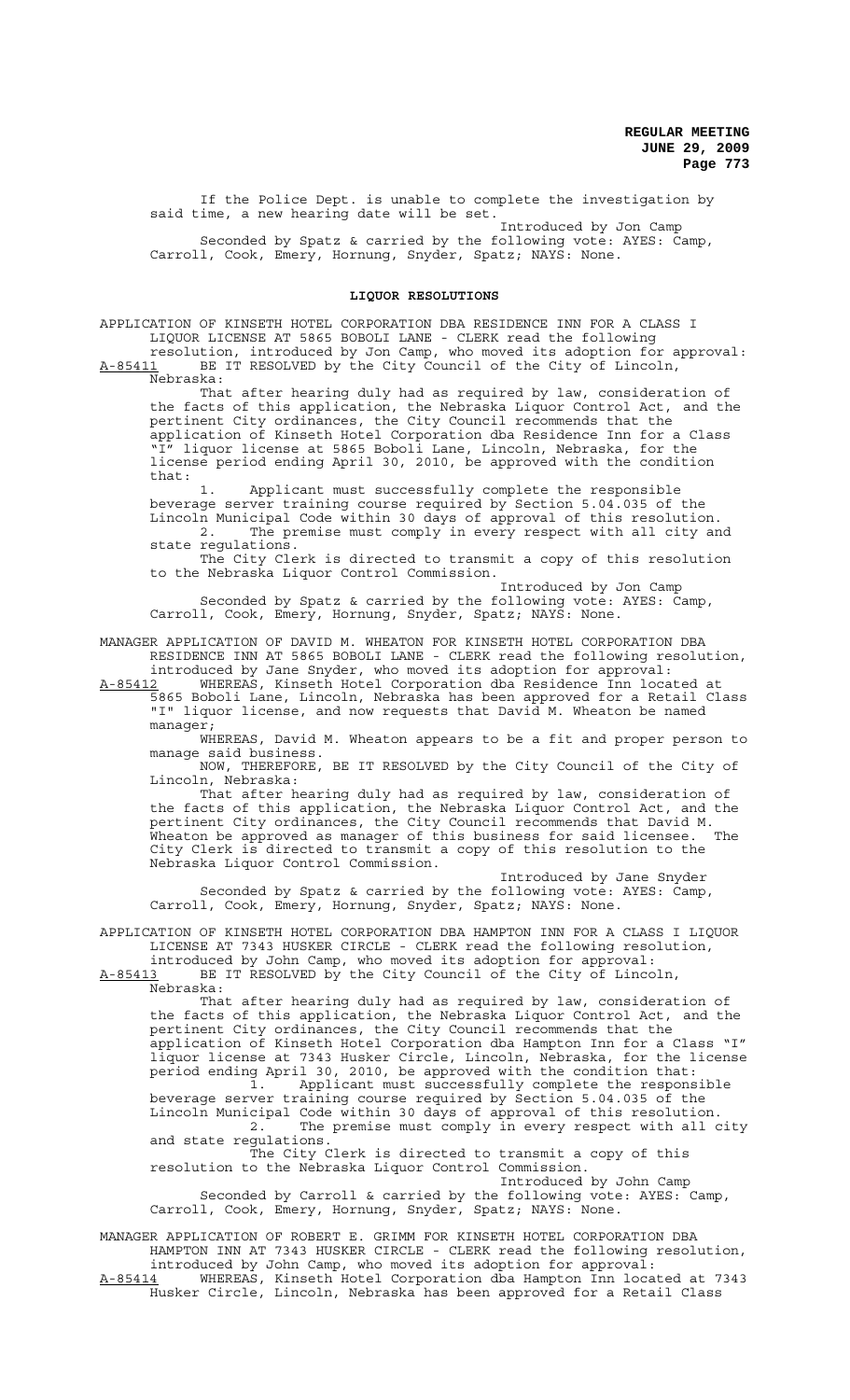"I" liquor license, and now requests that Robert E. Grimm be named manager;

WHEREAS, Robert E. Grimm appears to be a fit and proper person to manage said business.

NOW, THEREFORE, BE IT RESOLVED by the City Council of the City of Lincoln, Nebraska:

That after hearing duly had as required by law, consideration of the facts of this application, the Nebraska Liquor Control Act, and the pertinent City ordinances, the City Council recommends that Robert E. Grimm be approved as manager of this business for said licensee. The City Clerk is directed to transmit a copy of this resolution to the Nebraska Liquor Control Commission.

Introduced by Jon Camp Seconded by Spatz & carried by the following vote: AYES: Camp, Carroll, Cook, Emery, Hornung, Snyder, Spatz; NAYS: None.

## **ORDINANCES - 2ND READING & RELATED RESOLUTIONS (as required)- NONE**

### **PUBLIC HEARING RESOLUTIONS**

ACCEPTING THE REPORT OF NEW AND PENDING CLAIMS AGAINST THE CITY AND APPROVING DISPOSITION OF CLAIMS SET FORTH FOR THE PERIOD OF JUNE 1 - 15, 2009 - CLERK read the following resolution, introduced by John Spatz, who moved its adoption:

A-85415 BE IT RESOLVED by the City Council of the City of Lincoln, Nebraska:

That the claims listed in the attached report, marked as Exhibit "A", dated June 16, 2009, of various new and pending tort claims filed against the City of Lincoln with the Office of the City Attorney or the Office of the City Clerk, as well as claims which have been disposed of, are hereby received as required by Neb. Rev. Stat. § 13-905 (Reissue 1997). The dispositions of claims by the Office of the City Attorney, as shown by the attached report, are hereby approved:

| DENIED         |            | ALLOWED/SETTLED        |          |
|----------------|------------|------------------------|----------|
| Robert Bussard | \$6.000.00 | Daniel VandenHeuvel \$ | 550.00   |
| Graylin Gray   | 100,000.00 | Autumn Schafer         | 665.31   |
| Eric D. Manley | 53.00      | Steve Rothwell         | 115.00   |
|                |            | Barbara Schmidt        | 120.00   |
| WITHDRAWN      |            | Beth Hollon            | 1,250.00 |

Paul Meder & Stacie Meder \$85,000.00

The City Attorney is hereby directed to mail to the various claimants listed herein a copy of this resolution which shows the final disposition of their claim.

Introduced by John Spatz Seconded by Carroll & carried by the following vote: AYES: Camp, Carroll, Cook, Emery, Hornung, Snyder, Spatz; NAYS: None.

APPROVING AN INTERLOCAL AGREEMENT BETWEEN LINCOLN PUBLIC SCHOOLS AND THE CITY OF LINCOLN TO CONSTRUCT STORMWATER BEST MANAGEMENT PRACTICES AT ARNOLD ELEMENTARY SCHOOL GENERALLY LOCATED SOUTHWEST OF W. CUMING AND N.W. 48TH STREETS - PRIOR to reading:

- COOK Moved to place Bill No. 09R-103 on Pending with no date certain. Seconded by Carroll & carried by the following vote: AYES: Camp, Carroll, Cook, Emery, Hornung, Snyder, Spatz; NAYS: None.
- APPROVING A TRANSFER OF APPROPRIATIONS IN THE AMOUNT OF \$25,000.00 FROM THE CITY COUNCIL CONTINGENCY ACCOUNT TO AUDITING SERVICES FOR FUNDING THE NEBRASKA STATE AUDITORS ATTESTATION REVIEW OF THE ANTELOPE VALLEY PROJECT - CLERK read the following resolution, introduced by John Spatz, who moved its adoption:

#### A-85416 BE IT RESOLVED by the City Council of the City of Lincoln, Nebraska:

That a transfer of appropriations in the amount of \$25,000 from City Council Contingency, Account 18001.5989, Miscellaneous Other Services and Charges, to Auditing Services in the General Expense Budget, Account 18001.5624, for the City of Lincoln's share of funding of the Nebraska State Auditor's Attestation Review of the Antelope Valley project, is hereby approved and the Finance director is authorized to make such transfer upon passage of this Resolution. Introduced by John Spatz

Seconded by Carroll & carried by the following vote: AYES: Camp, Carroll, Cook, Emery, Hornung, Snyder, Spatz; NAYS: None.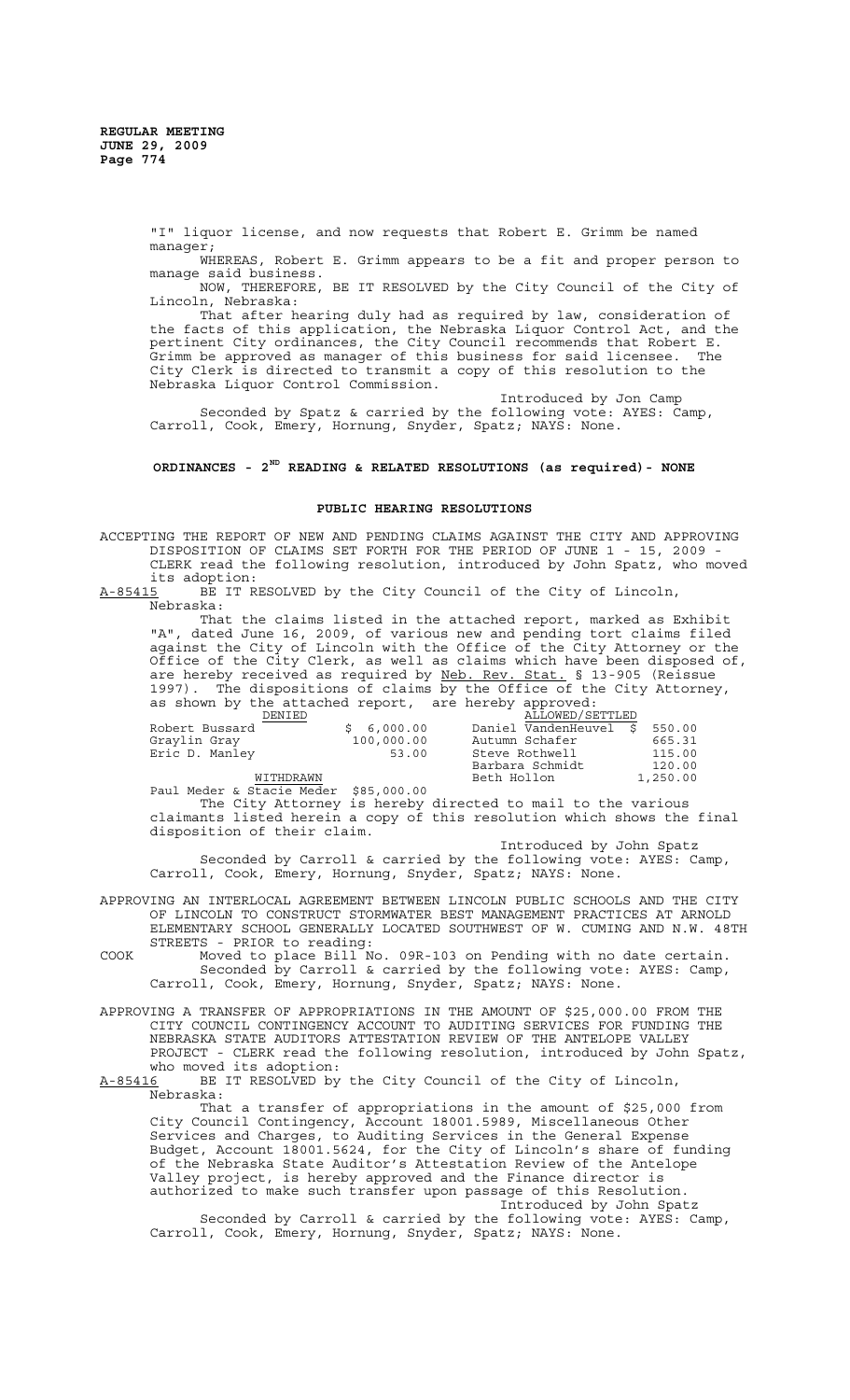APPROVING A REQUEST FOR RELAXATION OF STANDARDS FROM THE STATE OF NEBRASKA, BOARD OF PUBLIC ROADS CLASSIFICATIONS AND STANDARDS FOR THE USE OF 10 FOOT WIDE LANES ON CITY PROJECTS: 701809 - P STREET, S. 17TH TO S. 27TH; 701811 - VINE STREET, N. 70TH TO SIERRA AND ADAMS STREET, I-180 TO N. 14TH; 701812 - O STREET, N. 15TH TO N. 25TH; 540012 - N. 70TH STREET, AYLESWORTH TO VINE; AND 540013 - HOLDREGE STREET, N. 70TH TO N. 79  $^{\mathrm{TH}}$  -CLERK read the following resolution, introduced by John Spatz, who moved its adoption:

A-85417 WHEREAS, the State of Nebraska, Board of Public Roads Classifications and Standards has established a minimum lane width of 11 feet for Urban Arterial Streets; and

WHEREAS, the 10 foot wide lanes proposed for City Projects 701809 - P Street, S. 17th to S. 27th; 701811 - Vine Street, N. 70th to Sierra and Adams Street, I-180 to N. 14th; 701812 - O Street, N. 15th to N. 25th; 540012 - N. 70th Street, Aylesworth to Vine; and 540013 - Holdrege Street, N. 70th to N. 79th, does not meet such minimum design standard for lane widths on Urban Arterial Streets; and

WHEREAS, the City of Lincoln desires to request a modification of the Standards by the Board of Public Roads Classification and Standards so as to not substantially affect adjacent properties through the proposed reconstruction of these projects; and

WHEREAS, the City of Lincoln believes that the granting of such an exception will not impair the safety of traffic within the limits of these projects;

NOW, THEREFORE, BE IT RESOLVED by the City Council of the City of Lincoln, Nebraska:

Pursuant to <u>Neb. Rev. Stat.</u> § 39-2113(5) (Reissue 2008), the City of Lincoln does hereby request that the Board of Public Roads Classifications and Standards to grant an exception to the above described minimum design lane width to allow 10 foot wide streets for the following City Projects: 701809 - P Street, S. 17th to S. 27th; 701811 - Vine Street, N. 70th to Sierra and Adams Street, I-180 to N. 14th; 701812 - O Street, N. 15th to N. 25th; 540012 - N. 70th Street, Aylesworth to Vine; and 540013 - Holdrege Street, N. 70th to N. 79th. BE IT FURTHER RESOLVED that the Director of Public Works and Utilities is hereby authorized and directed to forward a copy of this Resolution to the Board of Public Roads Classifications and Standards as

a part of the City of Lincoln's request for the design exception. Introduced by John Spatz

Seconded by Carroll & carried by the following vote: AYES: Camp, Carroll, Cook, Emery, Hornung, Snyder, Spatz; NAYS: None.

APPROVING AN INTER-GOVERNMENTAL AGREEMENT BETWEEN THE NEBRASKA DEPARTMENT OF ENVIRONMENTAL QUALITY (NDEQ) AND THE CITY OF LINCOLN REGARDING THE IMPLEMENTATION OF THE SECTION 319 PROJECT ENTITLED "ANTELOPE CREEK MAIN STEM WATER QUALITY PROJECT" - CLERK read the following resolution, introduced by John Spatz, who moved its adoption:<br>A-85418 BE IT RESOLVED by the City Council of the C

BE IT RESOLVED by the City Council of the City of Lincoln, Nebraska:

That the attached Inter-Governmental Agreement between the City of Lincoln, and the Nebraska Department of Environmental Quality, regarding the Implementation of the Section 319 Project Entitled "Antelope Creek Main Stem Water Quality Project", upon the terms and conditions as set forth in said Agreement, is hereby approved and the Mayor is authorized to execute said Agreement on behalf of the City. This Agreement provides for Section 319 grant funding to complete a bank stabilization project to reduce adverse water quality impacts to Holmes Lake.

The City Clerk is hereby directed to transmit a copy of the executed original Agreement to Ed Kouma, Public Works & Utilities Department, for transmittal to the Nebraska Department of Environmental Quality.

Introduced by John Spatz Seconded by Snyder & carried by the following vote: AYES: Camp, Carroll, Cook, Emery, Hornung, Snyder, Spatz; NAYS: None.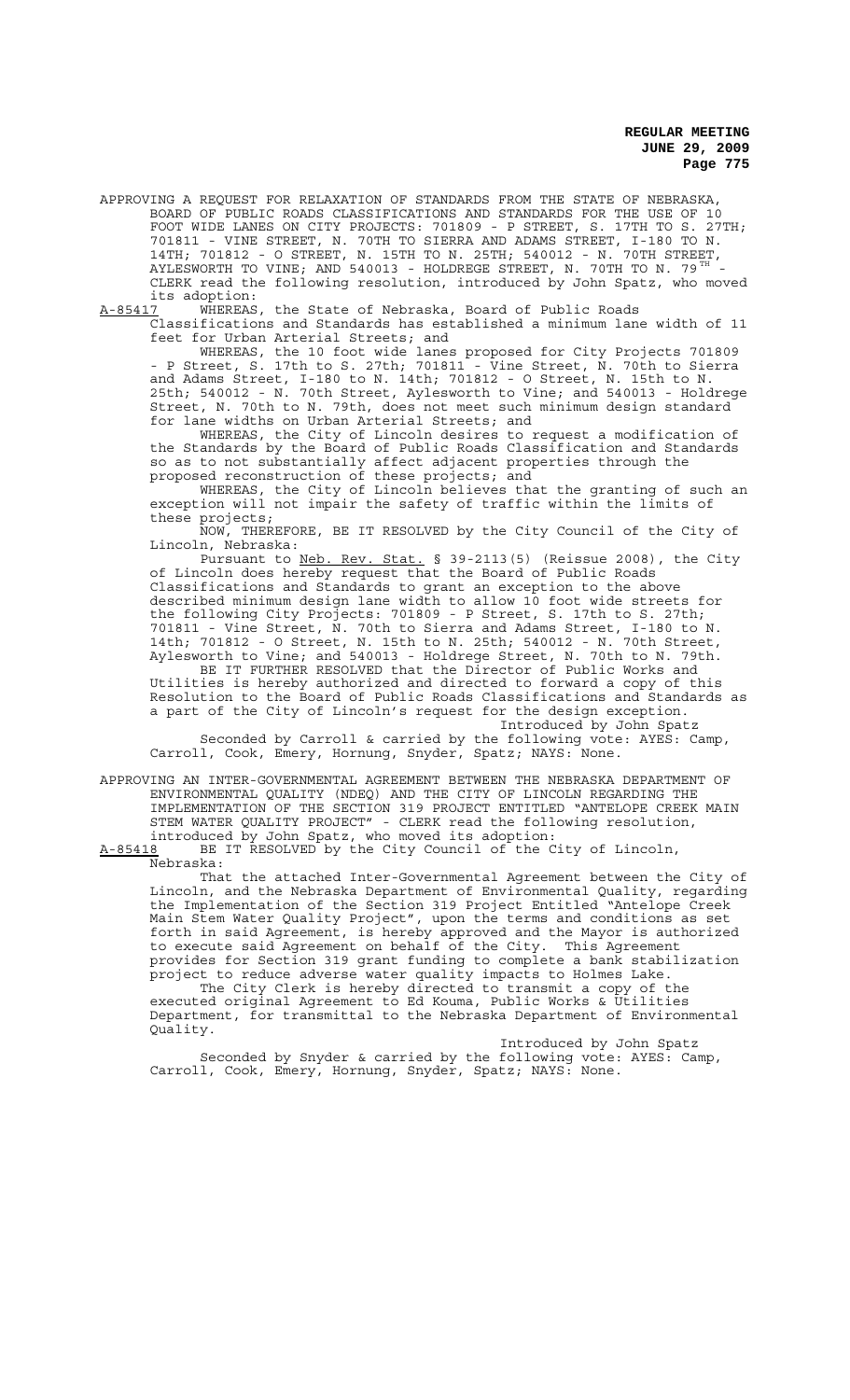APPROVING A TRANSFER OF APPROPRIATIONS IN THE AMOUNT OF \$150,000.00 FROM GENERAL EXPENSE/SHARED SERVICES - CORRECTIONS TO INTERFUND TRANSFERS/CITY SHARE - AUDITORIUM FOR ADDITIONAL FUNDING DUE TO A CURRENT YEAR OPERATING SHORTFALL FOR PERSHING AUDITORIUM - CLERK read the following resolution, introduced by John Spatz, who moved its adoption:<br><u>A-85419</u> A R

A RESOLUTION authorizing the transfer of appropriations and cash within the 2008-2009 operating budget in the amount of \$150,000 from General Expense/Shared Services - Corrections (18002.5647) to Interfund Transfers/City Share - Auditorium (19001.9243) to cover a cash and operating shortfall.

BE IT RESOLVED by the City Council of the City of Lincoln, Nebraska:

That the transfer of appropriations and cash in the amount of \$150,000 from General Expense/Shared Services - Corrections (18002.5647) to Interfund Transfers/ City Share - Auditorium (19001.9243) is approved and the Finance Director is authorized to make such transfer on passage of this resolution.

Introduced by John Spatz Seconded by Hornung & carried by the following vote: AYES: Camp, Carroll, Cook, Emery, Snyder, Spatz; NAYS: Hornung.

## **ORDINANCE - 1ST READING & RELATED RESOLUTIONS (as required)**

- COMP. PLAN CONFORMANCE 09006 DECLARING APPROXIMATELY 21,300 SQ. FT. OF PROPERTY GENERALLY LOCATED NORTHWEST OF NORTH 23RD STREET AND Q STREET AS SURPLUS PROPERTY AND AUTHORIZING THE SALE THEREOF - CLERK read an ordinance, introduced by Jon Camp, declaring approximately 21,300 sq. ft. of City-owned property generally located at the northwest corner of North 23rd Street and Q Street as surplus and authorizing the sale thereof, the first time.
- CHANGE OF ZONE 09014HP APPLICATION OF JOHN M. MOSS TO DESIGNATE THE REIMERS BUNGALOW, GENERALLY LOCATED AT 2201 B STREET, AS A HISTORIC LANDMARK - CLERK read an ordinance, introduced by Jon Camp, amending the City of Lincoln District Map attached to and made a part of Title 27 of the Lincoln Municipal Code by designating certain property as a Landmark, the first time.
- APPROVING A TRANSFER OF APPROPRIATIONS WITHIN THE PARKS AND RECREATION CAPITAL IMPROVEMENT PROGRAM IN THE AMOUNT OF \$100,000 FROM IRVING RECREATION CENTER HVAC 409391-6132 (KENO) TO POOL MAINTENANCE & REPAIR 409392-6134 - CLERK read an ordinance, introduced by Jon Camp, approving the transfer of funds between certain capital improvement projects within the Parks and Recreation Department, the first time.

### **ORDINANCES - 3RD READING & RELATED RESOLUTIONS (as required)**

AMENDING CHAPTER 20.10 OF THE LINCOLN MUNICIPAL CODE, THE LINCOLN RESIDENTIAL BUILDING CODE BY AMENDING SECTION 20.10.710 TO INCLUDE CHAPTERS 13, 14, 15, 16, 17, AND 18 OF THE INTERNATIONAL RESIDENTIAL CODE, AS PART OF THE LINCOLN RESIDENTIAL BUILDING CODE; AND REPEALING SECTION 20.10.710 OF THE LINCOLN MUNICIPAL CODE AS HITHERTO EXISTING - CLERK read an ordinance, introduced by Jayne Snyder, amending Chapter 20.10 of the Lincoln Municipal Code, the Lincoln Residential Building Code, by amending Section 20.10.710 to include Chapters 13, 14, 15, 16, 17 and 18 of the International Residential Code, as amended by this ordinance, as part of the Lincoln Residential Building Code; and repealing Section 20.10.710 of the Lincoln Municipal code as hitherto existing, the third time.<br>SNYDER

Moved to pass the ordinance as read.

Seconded by Cook & carried by the following vote: AYES: Camp, Carroll, Cook, Emery, Hornung, Snyder, Spatz; NAYS: None. The ordinance, being numbered **#19275**, is recorded in Ordinance Book #26, Page

AMENDING TITLE 25 OF THE LINCOLN MUNICIPAL CODE RELATING TO HEATING BY CREATING A NEW CHAPTER 25.04 TO ADOPT THE 2006 EDITION OF THE INTERNATIONAL MECHANICAL CODE AND APPENDIX CHAPTERS A AND B REGULATING AND GOVERNING THE DESIGN, CONSTRUCTION, QUALITY OF MATERIALS, ERECTION, INSTALLATION, ALTERATION, REPAIR, LOCATION, RELOCATION, REPLACEMENT, ADDITION TO, USE OR MAINTENANCE OF MECHANICAL SYSTEMS WITHIN THE CITY OF LINCOLN AND WITHIN THREE MILES THEREOF AND OUTSIDE THE LIMITS OF ANY OTHER INCORPORATED CITY OR VILLAGE; PROVIDING FOR THE ISSUANCE OF PERMITS AND COLLECTION OF FEES THEREFOR; REPEALING CHAPTER 25.03 OF THE LINCOLN MUNICIPAL CODE AS HITHERTO EXISTING; AND ESTABLISHING THE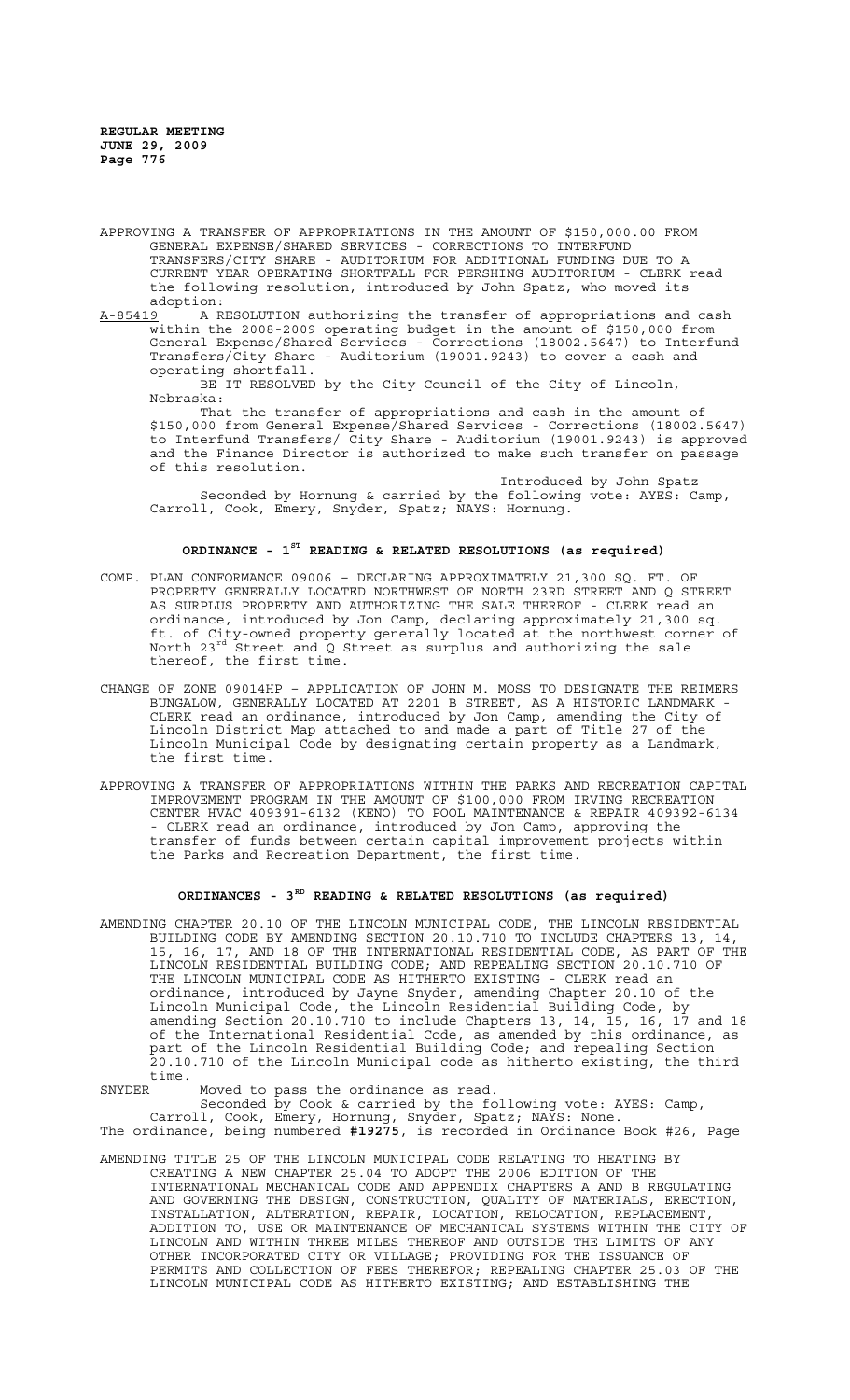OPERATIVE DATE AS 60 DAYS AFTER PASSAGE OF THE ORDINANCE - CLERK read an ordinance, introduced by Jayne Snyder, amending Title 25 of the Lincoln Municipal Code relating to Heating by creating a new Chapter 25.04 to adopt the 2006 edition of the International Mechanical Code and Appendix Chapters A and B regulating and governing the design, construction, quality of materials, erection, installation, alteration, repair, location, relocation, replacement, addition to, use or maintenance of mechanical systems within the City of Lincoln and within three miles thereof and outside the limits of any other incorporated city or village; providing for the issuance of permits and collection of fees therefor; repealing Chapter 25.03 of the Lincoln Municipal Code as hitherto existing; and establishing the operative date for this ordinance as 60 days after passage hereof, the third time.

SNYDER Moved to pass the ordinance as read. Seconded by Spatz & carried by the following vote: AYES: Camp, Carroll, Cook, Emery, Hornung, Snyder, Spatz; NAYS: None. The ordinance, being numbered **#19276**, is recorded in Ordinance Book #26, Page

AMENDING TITLE 25 OF THE LINCOLN MUNICIPAL CODE RELATING TO HEATING BY CREATING A NEW CHAPTER 25.10 TO ADOPT THE INTERNATIONAL FUEL GAS CODE, 2006 EDITION, INCLUDING APPENDIX CHAPTERS B AND C, REGULATING AND GOVERNING FUEL GAS SYSTEMS AND GAS-FIRED APPLIANCES WITHIN THE CITY OF LINCOLN AND WITHIN THREE MILES THEREOF AND OUTSIDE THE LIMITS OF ANY OTHER INCORPORATED CITY OR VILLAGE, AND THE REGULATIONS, PROVISIONS, PENALTIES, CONDITIONS AND TERMS OF SAID FUEL GAS CODE; AND ESTABLISHING THE OPERATIVE DATE FOR THIS ORDINANCE AS 60 DAYS AFTER PASSAGE - CLERK read an ordinance, introduced by Jayne Snyder, amending Title 25 of the Lincoln Municipal Code relating to Heating by creating a new Chapter 25.10 to adopt the International Fuel Gas Code, 2006 edition, including Appendix Chapters B and C, regulating and governing fuel gas systems and gas-fired appliances within the City of Lincoln and within three miles thereof and outside the limits of any other incorporated city or village, and each and all of the regulations, provisions, penalties, conditions and terms of said Fuel Gas Code on file in the office of the Director of Building and Safety are hereby referred to, adopted, and made a part hereof, as if fully set out in this ordinance, with the additions, insertions, deletions and changes, if any, prescribed in this ordinance; and establishing the operative date for this ordinance as 60 days after passage hereof, the third time.

SNYDER Moved to pass the ordinance as read.

Seconded by Cook & carried by the following vote: AYES: Camp, Carroll, Cook, Emery, Hornung, Snyder, Spatz; NAYS: None. The ordinance, being numbered **#19277**, is recorded in Ordinance Book #26, Page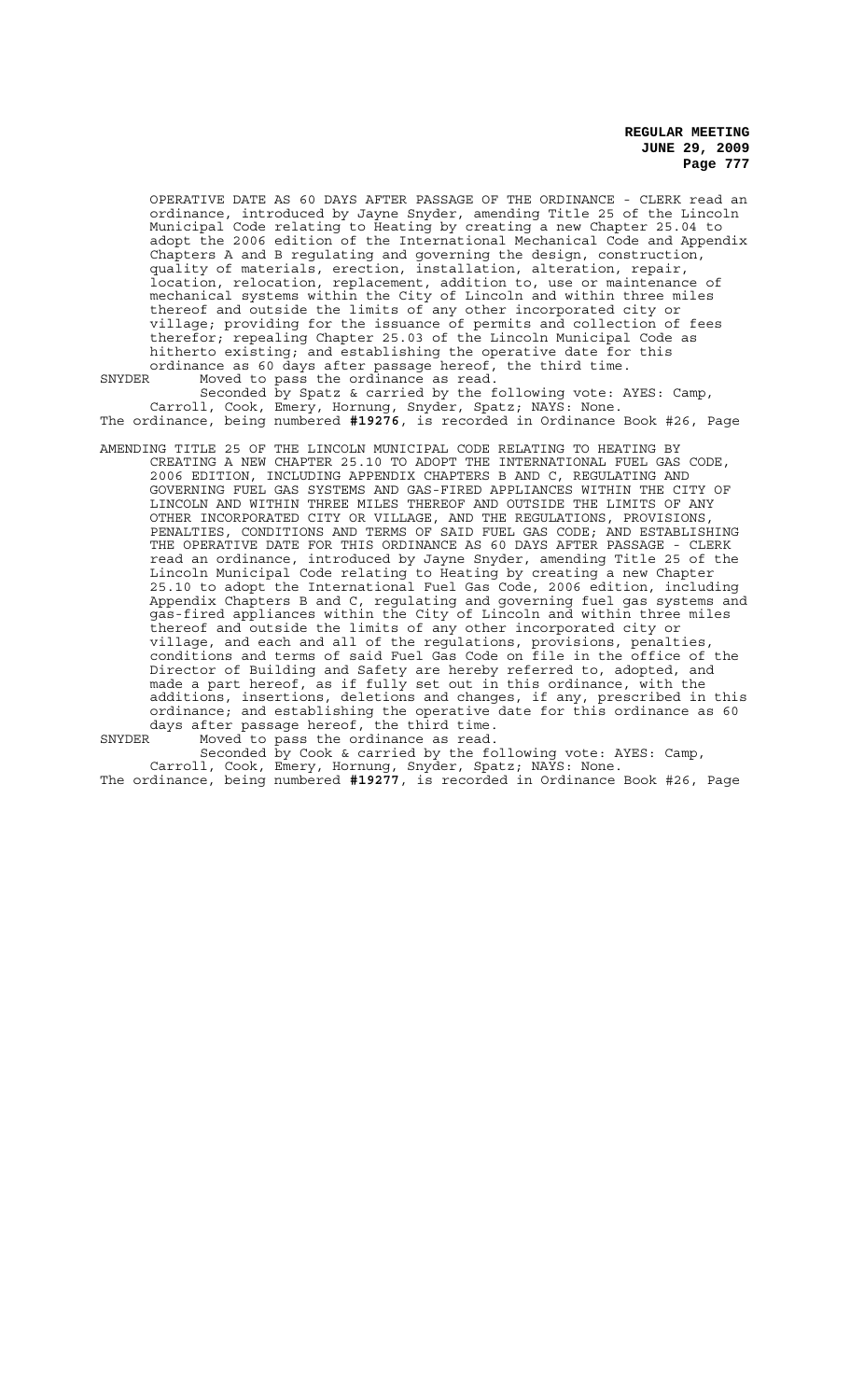#### **OPEN MICROPHONE SESSION**

Mike Morosin, 1500 N. 15<sup>th</sup> St., came forward to state more evening meetings would be appropriate in his opinion. This matter was taken under advisement.

Christopher Lawhead, 836 W. Belmont, came forward to express his concern with the fluoride in the water supply. He presented a written copy of his research of fluoride. Steven Lawhead, no address given, came forward in support of evening meetings and to encourage people to do their own research of fluoride.

This matter was taken under advisement.

### **MISCELLANEOUS BUSINESS**

#### **PENDING -**

CAMP Moved to extend the Pending List to July 13, 2009. Seconded by Spatz & carried by the following vote: AYES: Camp, Carroll, Cook, Emery, Hornung, Snyder, Spatz; NAYS: None.

#### **UPCOMING RESOLUTIONS**

COOK Moved to approve the resolutions to have Public Hearing on July 13, 2009. Seconded by Spatz & carried by the following vote: AYES: Camp, Carroll, Cook, Emery, Hornung, Snyder, Spatz; NAYS: None.

#### **ADJOURNMENT 6:24 P.M.**

CAMP Moved to adjourn the City Council meeting of June 29, 2009. Seconded by Spatz & carried by the following vote: AYES: Camp, Carroll, Cook, Emery, Hornung, Snyder, Spatz; NAYS: None.

 $\overline{a}$ 

i

Joan E. Ross, City Clerk

Judy Roscoe, Senior Office Assistant